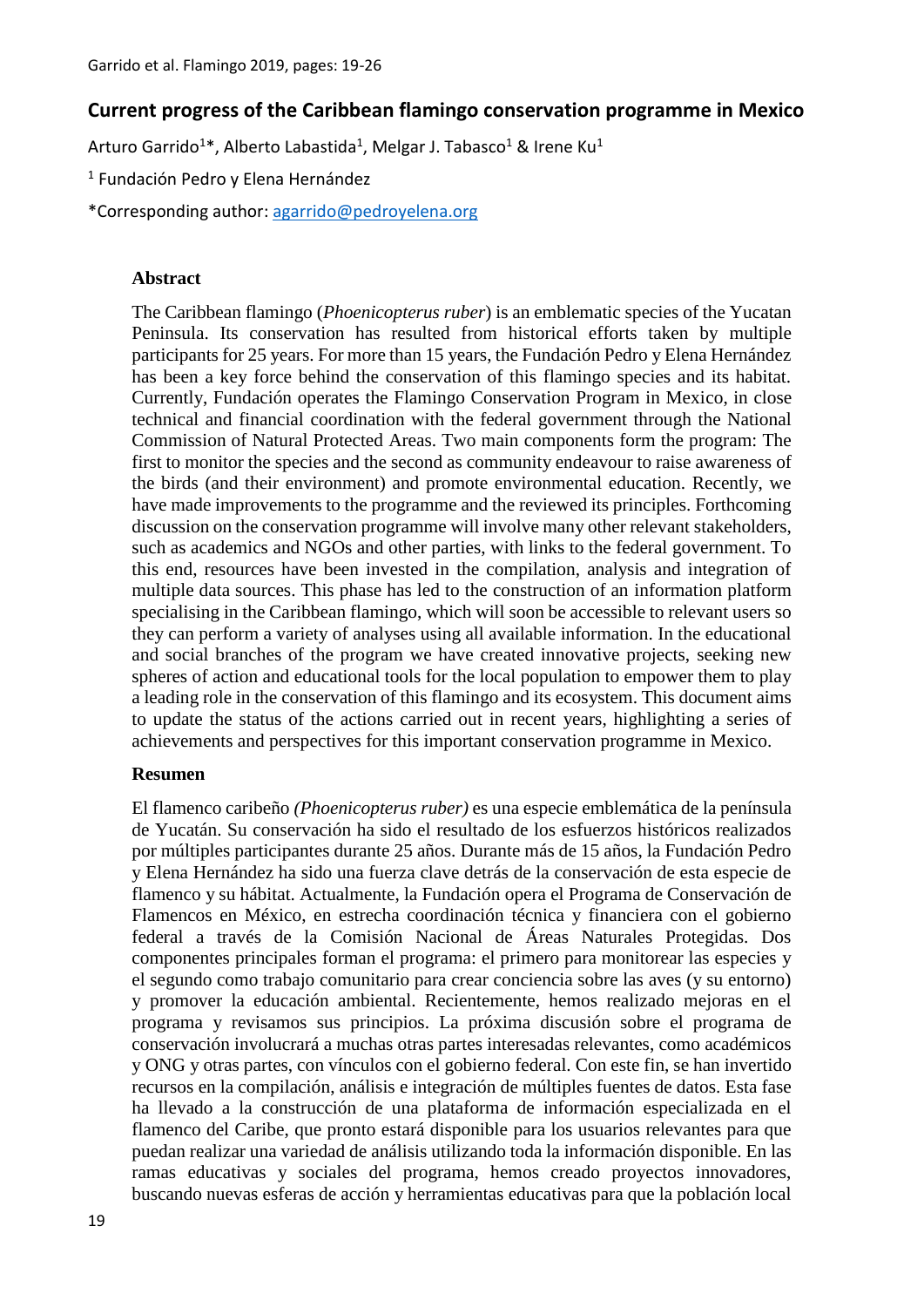los capacite para desempeñar un papel de liderazgo en la conservación de este flamenco y su ecosistema. Este documento tiene como objetivo actualizar el estado de las acciones llevadas a cabo en los últimos años, destacando una serie de logros y perspectivas para este importante programa de conservación en México.

## **Résumé**

Le flamant des Caraïbes *(Phoenicopterus ruber)* est une espèce emblématique de la péninsule du Yucatan. Sa conservation a été le résultat d'efforts historiques déployés par de nombreux participants pendant 25 ans. Depuis plus de 15 ans, la Fondation Pedro et Elena Hernández est l'un des moteurs de la conservation de cette espèce et de son habitat. Actuellement, la Fondation gère le programme de conservation des flamants au Mexique, en étroite coordination technique et financière avec le gouvernement fédéral par le biais de la Commission nationale des aires protégées. Le programme comprend deux volets principaux: le premier pour surveiller l'espèce et le second en soutenant le travail communautaire pour sensibiliser les oiseaux (et leur environnement) et promouvoir l'éducation environnementale. Récemment, nous avons apporté des améliorations au programme et révisé ses principes. Les prochaines discussions sur le programme de conservation impliqueront de nombreuses autres parties prenantes, telles que des universitaires, des ONG et d'autres parties prenantes, ayant des liens avec le gouvernement fédéral. À cette fin, des ressources ont été investies dans la compilation, l'analyse et l'intégration de multiples sources de données. Cette phase a conduit à la construction d'une plateforme d'information spécialisée sur le flamant rose des Caraïbes, qui sera bientôt accessible aux utilisateurs concernés afin qu'ils puissent effectuer diverses analyses en utilisant toutes les informations disponibles. Dans les volets éducatifs et sociaux du programme, nous avons créé des projets novateurs, à la recherche de nouveaux domaines d'action et d'outils pédagogiques destinés à la population locale afin de lui donner le pouvoir de jouer un rôle moteur dans la conservation de ce flamant et de son écosystème. Ce document vise à mettre à jour l'état des actions menées au cours des dernières années, en soulignant une série de réalisations et de perspectives pour cet important programme de conservation au Mexique.

**-----------------------------------------------------------------------------------------------------------------------------------**

## **Permanent monitoring**

# Estimating total population of flamingos in the Yucatan Peninsula using remote sensing techniques and GIS

The population of flamingos in Yucatan has been estimated for more than 15 consecutive years from the indirect observation and visual "on the fly" estimations of experts using aerial platforms. This method conveys a high degree of subjectivity because depends on the skills, the experience and even visual capability of the observers; on the other hand, there is no organized historical photographic or tabular databases of all those surveys. Therefore, the available information lacks uncertainty evaluation and, regional movements have been not considered when the estimation is stated. The results then, shows a high inconsistency, ranging from 15 000 to 80 000 individuals among years.

The lack of periodicity of the surveys, the accessibility and organization of the original data and the changeability of personnel that performed estimations. Due to the relevance of this permanent exercise, we implemented remote sensing techniques based on videography (with *4K* cameras) and aerial photography with high spatial resolution (10 cm), integrated to Geographic Information Systems to reduce uncertainty factor and consequently simplify data processing and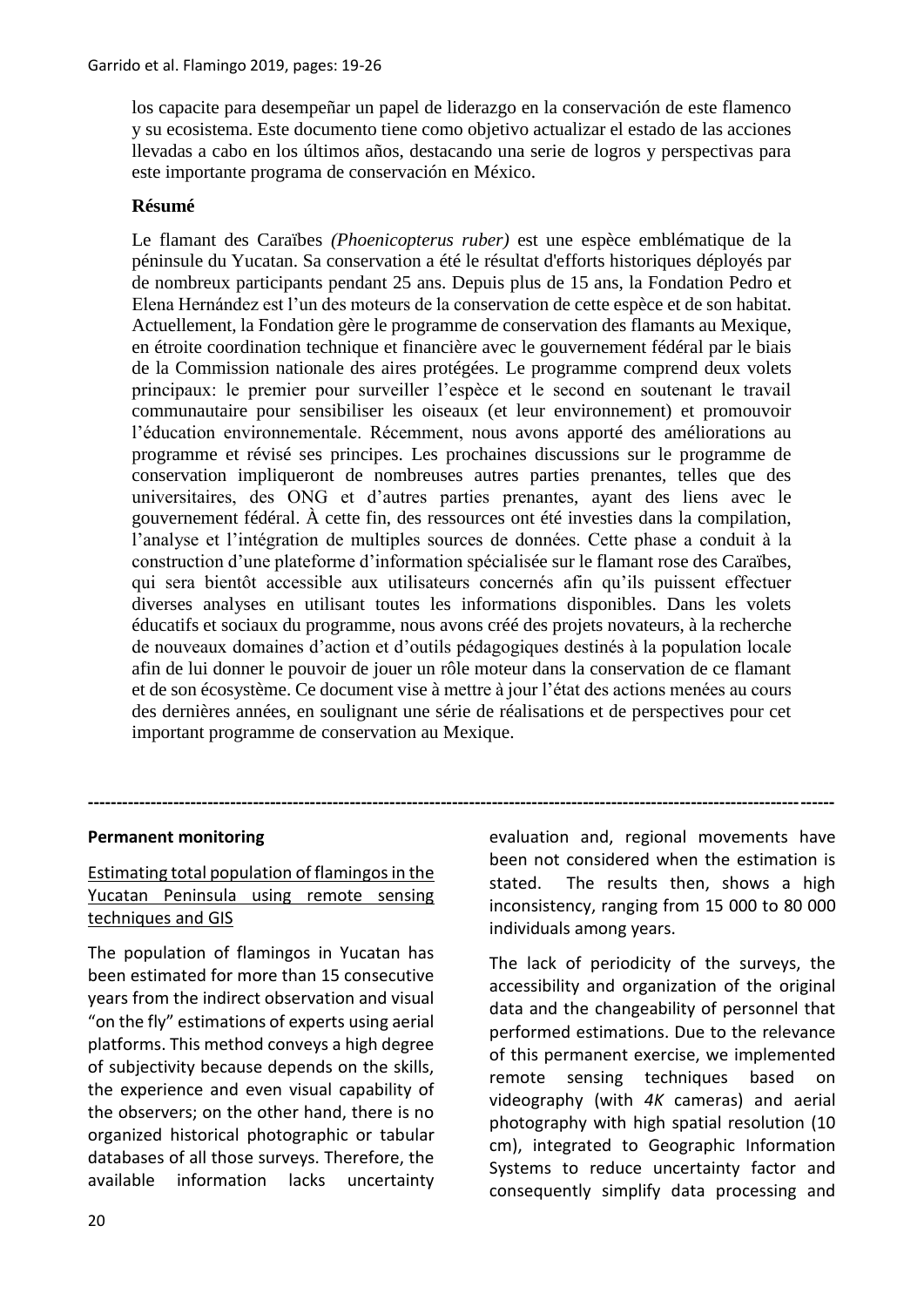subjectivity. With these aerial camera's configuration, we began to generate more robust geospatial data series, along with precision reports.

This allows us to make reliable data management for diverse purposes such as supporting reports and governmental reports about the status species, or supporting decision-making during emerging phenomena such as drought, among others. Though, the human factor is still important since the quantification of the most dispersed groups of individuals is still estimated by well-trained specialists, sometimes contributing up to 10 % of the total quantification. The generation of the data series is unique and perhaps unprecedented. Under a GIS environment, the construction of *semi-controlled* mosaics, facilitating the visual and *semi-automated* identification and mapping distribution and density of flamingos at a given moment in great detail (see Figure 1). With this methodology with an overall precision of 90%, we obtained during 2018 reproductive cycle (16 August) 20,587 individuals, while in the winter season (22 November), the result was 13,240 members. Finally, at the beginning of current year's breeding season (February 26), we counted 18,711 individuals. Globally, we have flown the northern coast of the Peninsula about ten occasions, accumulating a total of 4,200 km, surveying twice per year. The potential of having this kind of data integrated into a GIS platform is so promising; many experts could be stablishing new specific analysis such as relating flamingo's distribution habitat with climatic change scenarios.



*Figure 1: Construction of mosaics into GIS for mapping and counting individual flamingos. This survey was done using high-resolution aerial videography. The figure shows the distribution of flamingos in Ría Lagartos (09:30 hours; November 22, 2018). Each individual is integrated in the GIS database as a single unrepeatable entity (one point) linked to an attribute table containing more features of each individual (feather colour, estimated height, etc.)*

# Field counting routines integrating drones and photogrammetric techniques

In order to monitor the species in the field along the Peninsula, we have continuing with "direct" field observations routines. In the last 4 years there have been about 48 fieldtrips, accumulating nearly 500 transects in the preferential areas of flamingos. The field method was complemented by recording of aerial images obtained using a drone. This device has also served as a prospective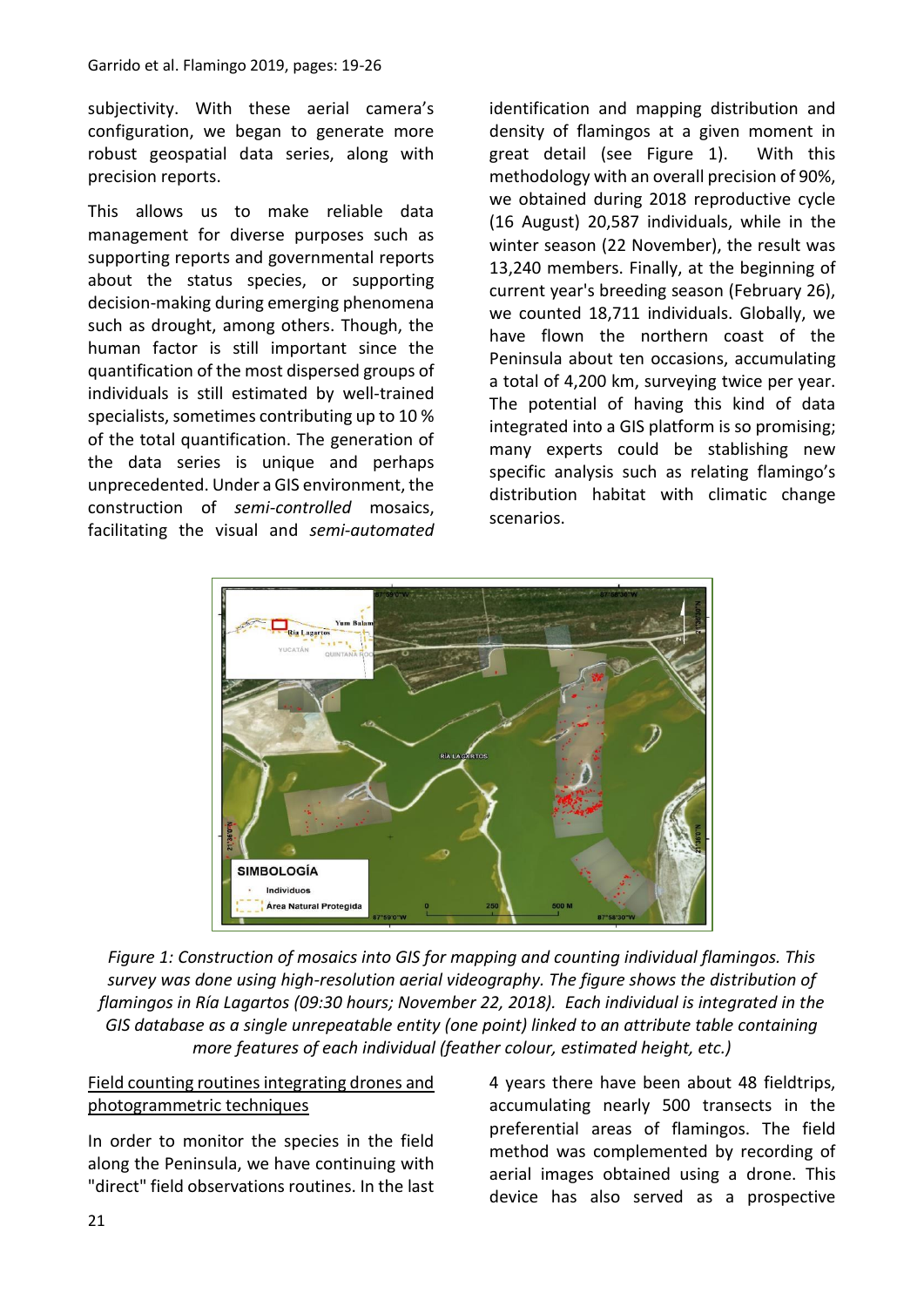#### Garrido et al. Flamingo 2019, pages: 19-26

instrument on large and inaccessible surfaces. It has allowed us to generate visual perspectives of previously unrecorded flocks; it also makes it easier and more precisely counting population at each site. This aerial camera has enabled us to register the

presence of feral dogs attacking the tiny reproductive colony in 2017, in the protected Area "El Palmar". Below are two images generated with this tool and remote sensing technique (Figure 2).



*Figure 2: Concentration of flamingos in El Palmar State Reserve (left) and an image to analyse the density of nest occupancy in the breeding colony (right) in 2017.*

# Deployment of satellite *geotrackers* in adult flamingos

It is known from different sources that individuals of banded flamingos in Mexico have been found in the Caribbean Islands and other countries of the Region; it has been established that the population of flamingos studied in Mexico is part of a larger population or *meta-population*, and that this population moves throughout the Caribbean (Gálvez et al. 2016), including the southwestern part of the United States and Central America. In order to contribute to better understanding the regional movements of the population, Fundación implemented since late 2017, geotracking deployment in the species using satellite geo-transmitters linked to ARGOS infrastructure. This unprecedented fact has entailed experimentation and continuous

learning in the whole stages of the placement process: capture (with a technique of "sliding loops" and handling them at sunset), harness design and assembly, and transmitter device selection. Each flamenco captured for the deployment was banded and registered its basic morphometric data. From the fifteen trackers mounted until now, only ten are in operation; the rest failed. Despite this, today we have registered sound evidence of the displacement of four individuals from Yucatan and Quintana Roo, towards the Island of Cuba even las Bahamas, covering in one-night, tracks of 500 km long. The next Figure (Figure 3) illustrates recent trajectories and location of these four flamingos (one of them, reaching Cuba switched off). The other six flamingos show constant mobility along the whole coast of the Yucatan Peninsula (see Figure 4).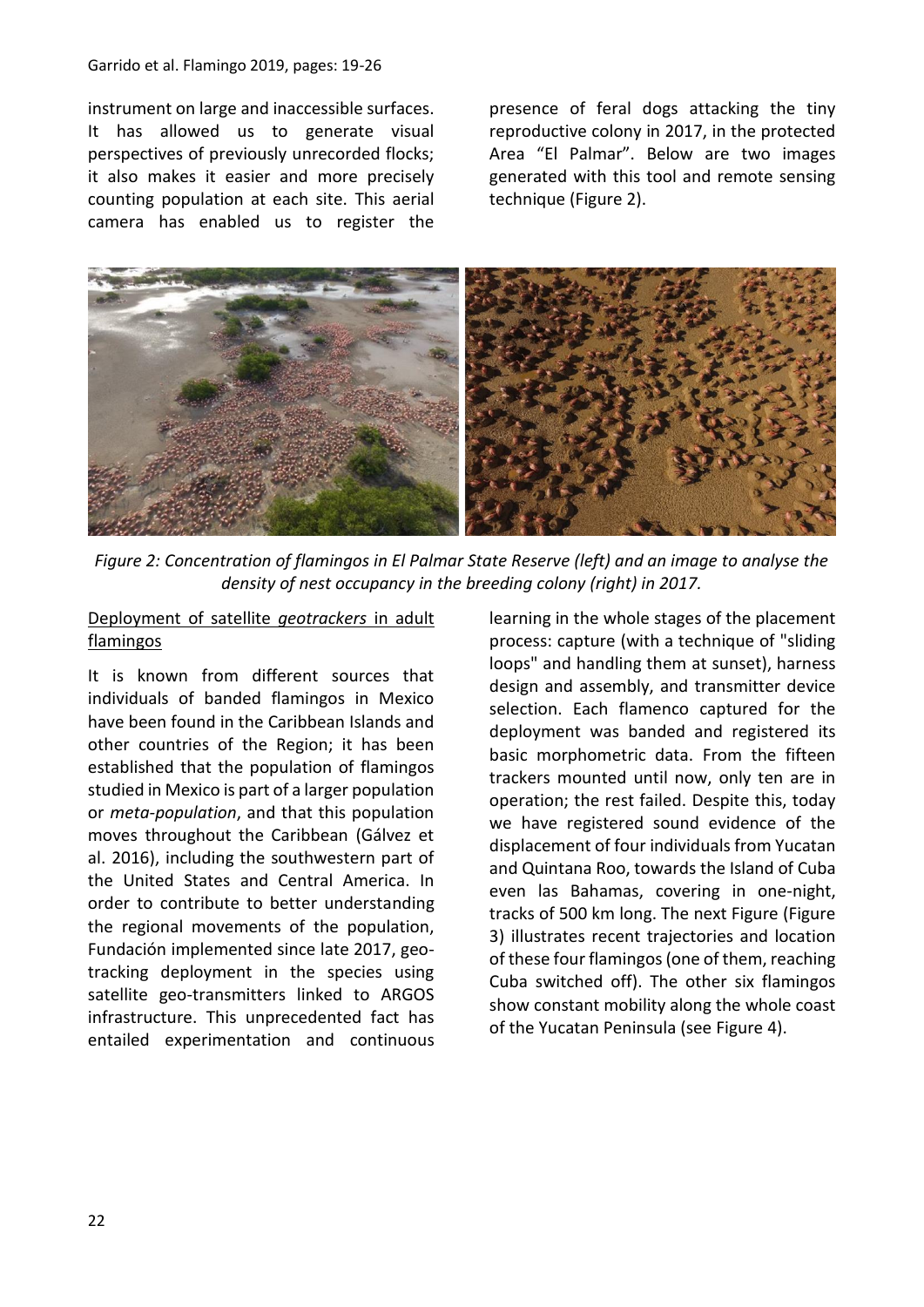

*Figure 3: Location of flamingos with the rings DNHZ, DNDX, DSVA, departing from the Yucatan Peninsula to Cuba and Las Bahamas. The "grey" tracker switched off after reaching Cuba Island.*



*Figure 4: Example of the DSFA flamingo movements at feeding sites in Ría Lagartos Biosphere Reserve, in salt evaporators of the Yucatán Salt Industry) during the months of December 2018 and January 2019.*

By the end of this year, four more geo-trackers (made by the French Company "Xerius") will be deployed to increase the number flamingos tracked. The geo-trackers databases have been integrated also into the GIS.

## Banding juvenile flamingos

Since 2015 we have banded 1,977 young flamingos (PVC and metallic bands), increasing the amount of data that has been historically registered since 1999. Figure 5 shows a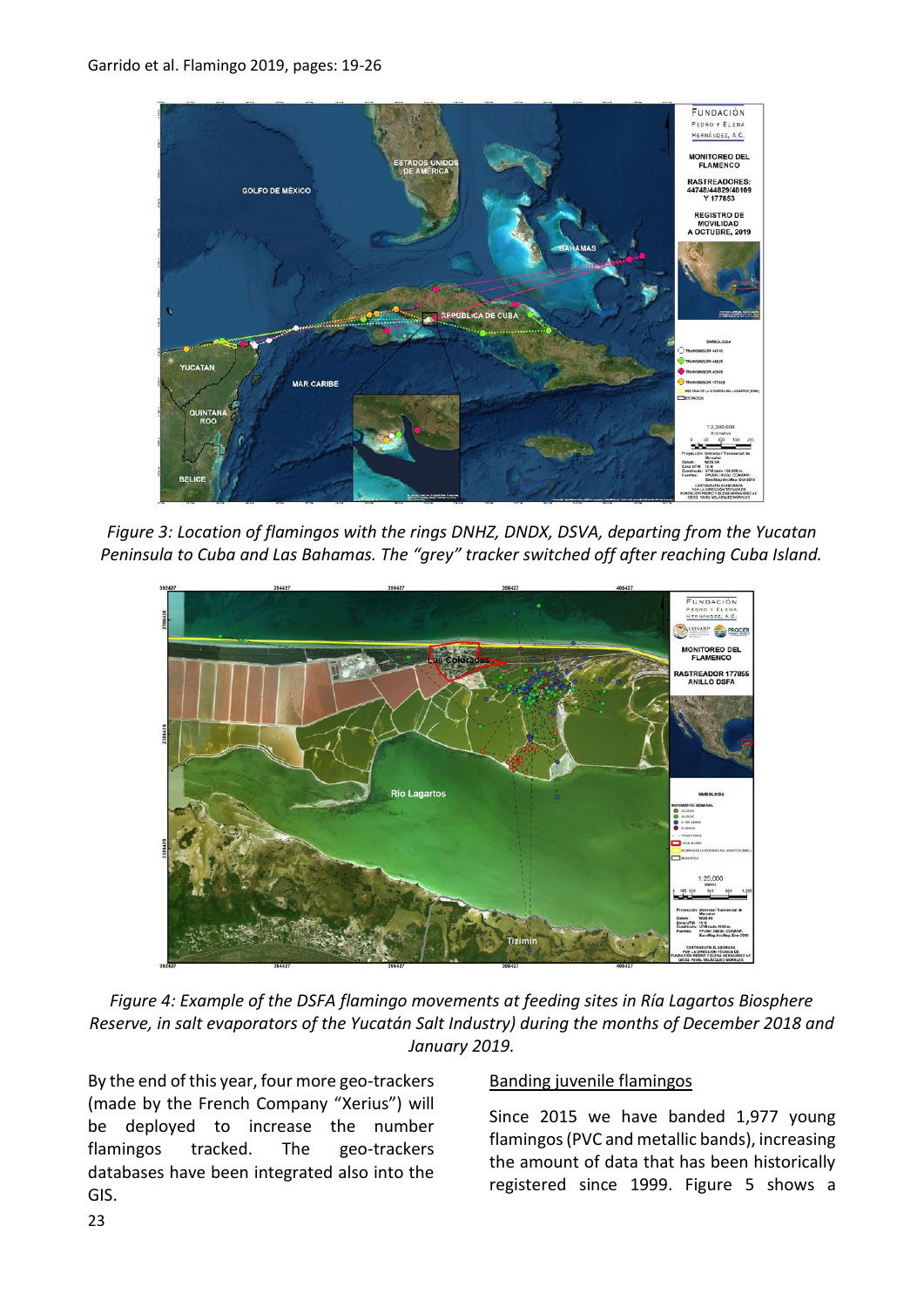picture of this important event. Currently we have collected any kind of banding existing databases, one significant source was the *National Bird Banding Laboratory* of the USGS, at US. We also recovered some data from the original manufacturer, Haggie Engraving Co, at US too. This led us to collect the most complete dataset about juvenile flamingos banded in Mexico. This database is being prepared to be opened to the public at the end of this year comprising some different purposes: ecological scientific research, regional interactions between countries, supporting decision making and analysing along with other GIS data layers.



*Figure 5: Banding juvenile Caribbean flamingos in August 2019. We marked 389 individuals in the Ría Lagartos protected area, in the middle of a severe drought.*

By means of direct field observation, it has been possible to determine the mortality, movements and longevity of these birds through the reading of bands. In 2016, 297 banded birds were sighted in Ría Lagartos and Ría Celestún. Of these, we identified 29 individuals aged 18 (banded in 1999). The rest had been banded between 1999 and 2015 (López, 2017).

# **Educational and Social Program for the Conservation of the Flamingo**

In the last five years, we have implemented an environmental education and community development program in the four most relevant protected areas for the flamingo life cycles (Ría Lagartos, Ría Celestún, Los Petenes and Yum-Balam). These actions have continued the efforts to promote knowledge about the species and its habitat as well as raising social awareness, particularly among children, to create a culture of conservation and appropriate use of natural resources; these programs have targeted different social and economic sectors of the coastal villages immersed in the areas mentioned (see Figure 6).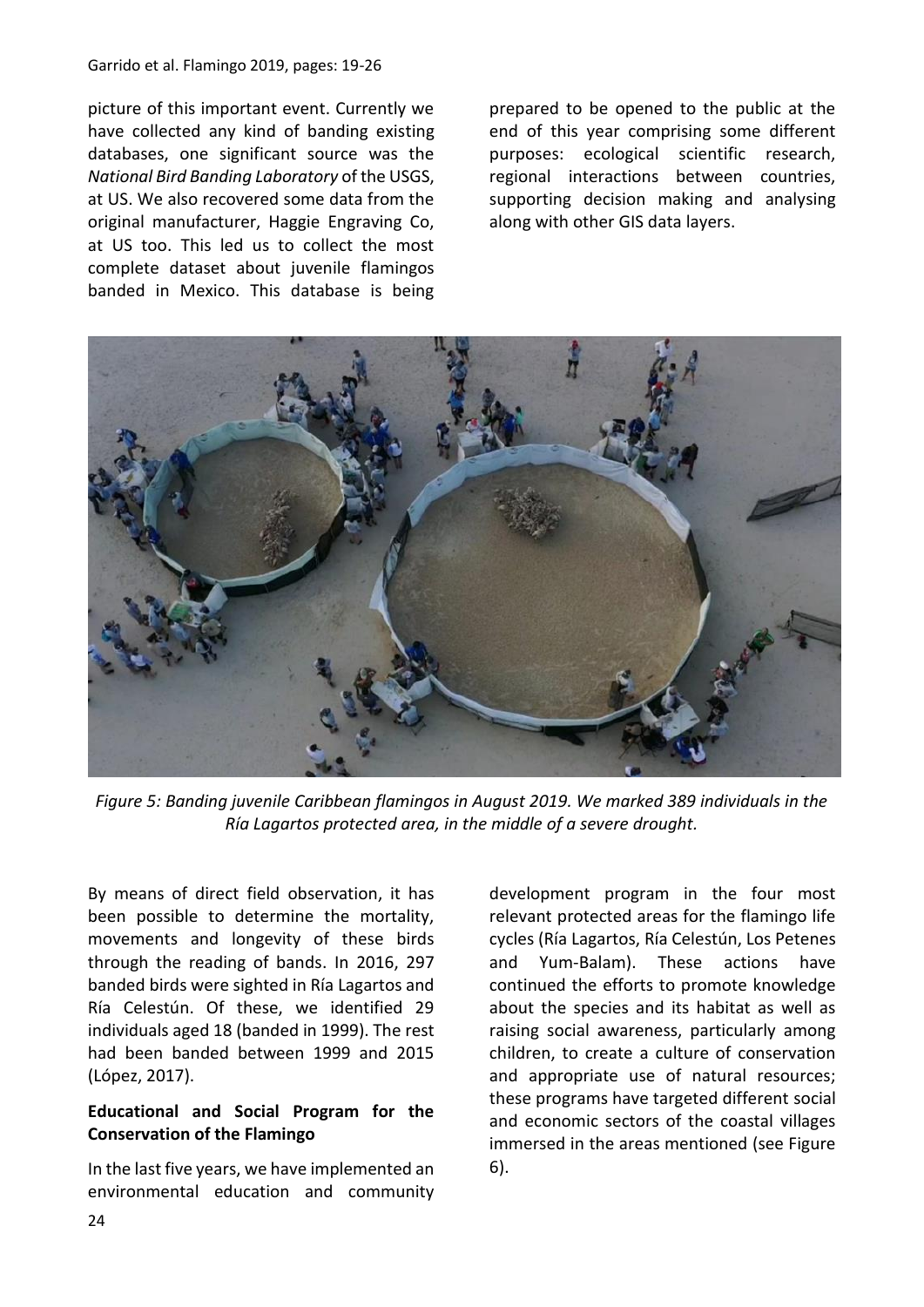

*Figure 6: Students from Miguel Hidalgo Y Costilla Secondary School, in El Cuyo Village, Yucatán, in 2019 during classroom educational activities on flamingos.*

From 2015 to date, more than 5,000 students from different educational levels have received information on topics such as the biological cycles of the species, the ecosystems on which it depends, as well as issues of the regulations of the NPAs, water care, waste separation and responsible pet ownership, without neglecting training for the development of economic and recreational activities of local communities. As an essential part of the educational actions, didactic materials on the species have been generated for the dissemination of information. One of the greatest achievements of this effort is the

successful appropriation of an environmental culture linked to cultural aspects of the region, which is reflected in the appropriation of the flamingo as an emblematic species belonging to the communities. The training workshops that have had the greatest impact are those of bird watching for tourist activities in the localities. This has led many guides to provide reliable information to visitors attending the PNAs, thus contributing to the local economy. Another action of great impact has been the promotion of community murals where the flamenco is the main thematic axis, getting a sound population response (see Figure 7).